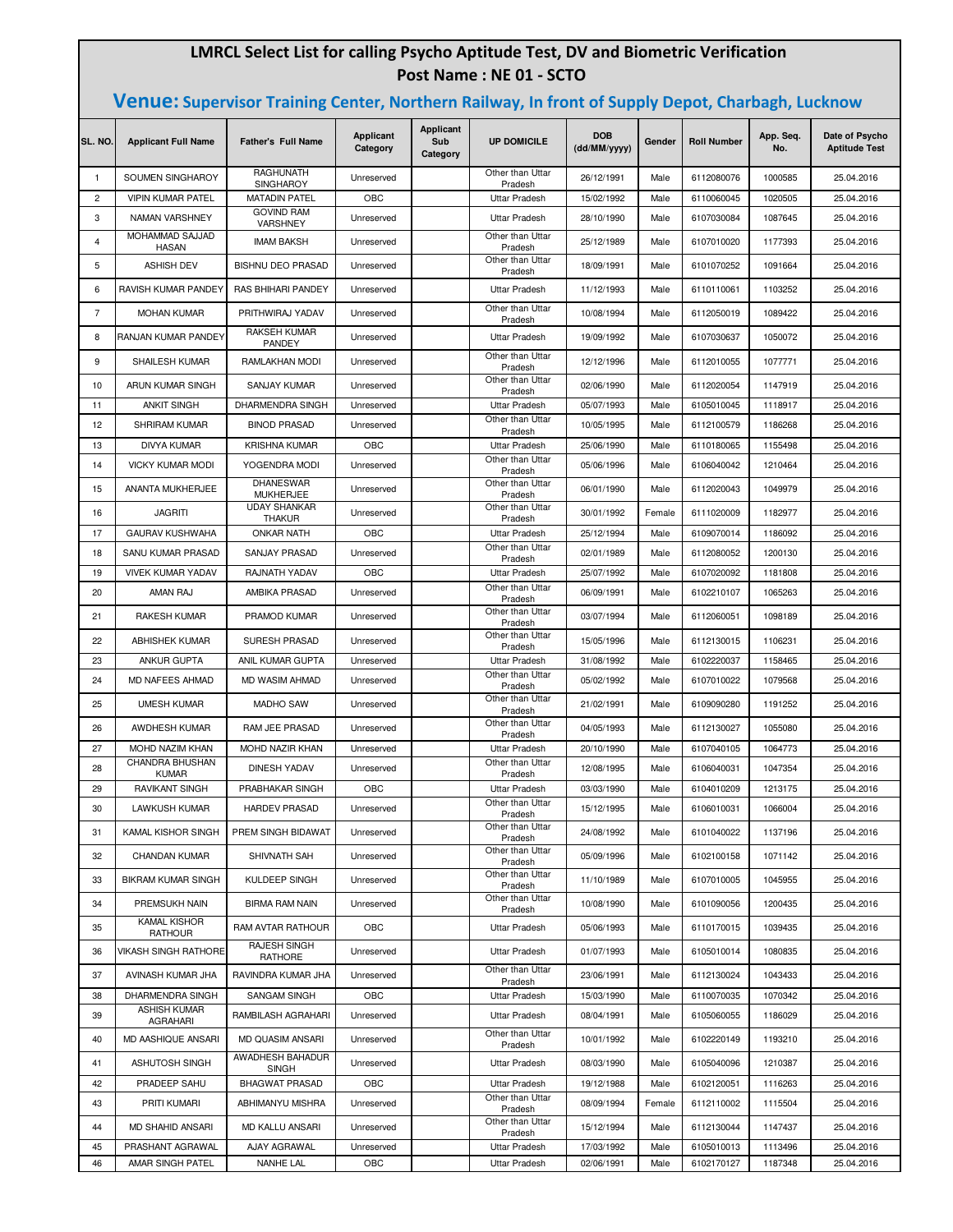| 47       | RAHUL PANDEY                             | <b>ASHOK PANDEY</b>                 | Unreserved               | Other than Uttar<br>Pradesh                  | 15/08/1991               | Male         | 6107040156               | 1012957            | 26.04.2016               |
|----------|------------------------------------------|-------------------------------------|--------------------------|----------------------------------------------|--------------------------|--------------|--------------------------|--------------------|--------------------------|
| 48       | NITESH KUMAR                             | NAWAL KISHOR SINGH                  | Unreserved               | Other than Uttar<br>Pradesh                  | 09/10/1995               | Male         | 6112050055               | 1104541            | 26.04.2016               |
| 49       | <b>VISHWASH KUMAR</b>                    | <b>SURESH PRASAD</b>                | Unreserved               | Other than Uttar<br>Pradesh                  | 07/05/1990               | Male         | 6112100027               | 1010571            | 26.04.2016               |
| 50       | DABLOO KUMAR                             | PRAMOD SINGH                        | Unreserved               | Other than Uttar<br>Pradesh                  | 14/02/1988               | Male         | 6112090051               | 1135519            | 26.04.2016               |
| 51       | ASHISH KUMAR SINGH                       | <b>VIJAY SINGH</b>                  | OBC                      | Uttar Pradesh                                | 01/07/1993               | Male         | 6110050040               | 1162212            | 26.04.2016               |
| 52       | RAJA KUMAR                               | RASH MANI SHARMA                    | Unreserved               | Other than Uttar                             | 27/02/1994               | Male         | 6112090029               | 1106730            | 26.04.2016               |
| 53       | <b>VIKASH KUMAR</b>                      | MRITYUNJAY KUMAR                    | Unreserved               | Pradesh<br>Other than Uttar                  | 28/02/1991               | Male         | 6107050143               | 1179808            | 26.04.2016               |
|          | PANKAJ KUMAR                             | PRABHU PRASAD                       |                          | Pradesh<br>Other than Uttar                  |                          |              |                          |                    |                          |
| 54       |                                          |                                     | Unreserved               | Pradesh                                      | 05/01/1995               | Male         | 6112050074               | 1078449            | 26.04.2016               |
| 55<br>56 | CHANDAN DUTTA<br>DHRUV DOORWAR           | SHEKHAR DUTTA<br>RAKESH DOORWAR     | Unreserved<br>Unreserved | Uttar Pradesh<br>Uttar Pradesh               | 02/04/1991<br>05/11/1993 | Male<br>Male | 6102170060<br>6108010023 | 1212411<br>1125369 | 26.04.2016<br>26.04.2016 |
| 57       | <b>SHIVA SHANKAR</b>                     | <b>BANARASHI PRASAD</b>             | Unreserved               | Other than Uttar                             | 07/07/1992               | Male         | 6112010058               | 1133428            | 26.04.2016               |
|          |                                          |                                     |                          | Pradesh<br>Other than Uttar                  |                          |              |                          |                    |                          |
| 58       | MANISH KUMAR SINGH                       | AMBIKA KUMAR SINGH                  | Unreserved               | Pradesh<br>Other than Uttar                  | 18/10/1990               | Male         | 6107020153               | 1207377            | 26.04.2016               |
| 59       | RAUSHAN ZAMEER                           | MD RIZWAN AHMAD                     | Unreserved               | Pradesh                                      | 10/04/1993               | Male         | 6112020031               | 1150883            | 26.04.2016               |
| 60       | AMIT KUMAR YADAV                         | <b>VEER PAL SINGH</b>               | OBC                      | <b>Uttar Pradesh</b><br>Other than Uttar     | 17/07/1991               | Male         | 6107010028               | 1152158            | 26.04.2016               |
| 61       | SANJEET KUMAR                            | RAMPRAVESH DAS                      | Unreserved               | Pradesh                                      | 21/02/1993               | Male         | 6112050053               | 1014290            | 26.04.2016               |
| 62       | SAURABH SRIVASTAVA                       | <b>RAJ KUMAR</b><br>SRIVASTAVA      | Unreserved               | <b>Uttar Pradesh</b>                         | 25/02/1988               | Male         | 6102220031               | 1058726            | 26.04.2016               |
| 63       | <b>VINEET GUPTA</b>                      | OM PRAKASH GUPTA                    | Unreserved               | Uttar Pradesh                                | 17/05/1991               | Male         | 6110220034               | 1117515            | 26.04.2016               |
| 64       | <b>SHASHANK</b><br>KULSHRESTHA           | <b>MUKESH</b><br>KULSHRESTHA        | Unreserved               | Uttar Pradesh                                | 30/06/1988               | Male         | 6101110005               | 1183933            | 26.04.2016               |
| 65       | <b>SUBODH KUMAR</b>                      | <b>ARVIND PRASAD</b>                | Unreserved               | Other than Uttar<br>Pradesh                  | 04/12/1987               | Male         | 6112140017               | 1190472            | 26.04.2016               |
| 66       | PRADEEP KUMAR                            | <b>BHAG SINGH NARWAL</b>            | Unreserved               | Other than Uttar                             | 16/08/1994               | Male         | 6105020065               | 1072215            | 26.04.2016               |
| 67       | ASHUTOSH KUMAR                           | DAYA RAM ROY                        | Unreserved               | Pradesh<br>Other than Uttar                  | 14/04/1995               | Male         | 6106060039               | 1064079            | 26.04.2016               |
| 68       | SHAHBAZ ALAM                             | MOHAMMED ISRAIL                     | Unreserved               | Pradesh<br>Other than Uttar                  | 22/09/1993               | Male         | 6107010053               | 1165896            | 26.04.2016               |
|          |                                          |                                     |                          | Pradesh<br>Other than Uttar                  |                          |              |                          |                    |                          |
| 69       | KAUSHAL KUMAR                            | SATISH CHANDRA                      | Unreserved               | Pradesh                                      | 22/01/1995               | Male         | 6102120040               | 1059616            | 26.04.2016               |
| 70       | <b>AVINASH SINHA</b>                     | OM PRAKASH SINHA<br>SATYENDRA KUMAR | Unreserved               | <b>Uttar Pradesh</b><br>Other than Uttar     | 02/02/1991               | Male         | 6107040045               | 1135567            | 26.04.2016               |
| 71       | SAURAV KUMAR BHARTI                      | <b>SINHA</b>                        | Unreserved               | Pradesh                                      | 12/10/1991               | Male         | 6101070534               | 1041561            | 26.04.2016               |
| 72       | RANDHIR KUMAR                            | <b>NATHUN SINGH</b>                 | Unreserved               | Other than Uttar<br>Pradesh                  | 20/10/1994               | Male         | 6112140050               | 1193780            | 26.04.2016               |
| 73       | <b>ADITYA</b><br><b>BHATTACHARJEE</b>    | SK BHATTACHARJEE                    | Unreserved               | Other than Uttar<br>Pradesh                  | 18/06/1992               | Male         | 6105100002               | 1039053            | 26.04.2016               |
| 74       | SANTOSH SONI                             | <b>KAMATA PRASAD</b>                | SC                       | Uttar Pradesh                                | 20/08/1996               | Male         | 6110170037               | 1153962            | 26.04.2016               |
| 75       | <b>MANWENDRA KRISHNA</b><br><b>SUMAN</b> | SURENDRA KRISHNA<br><b>SUMAN</b>    | Unreserved               | Other than Uttar<br>Pradesh                  | 18/07/1991               | Male         | 6105070095               | 1187403            | 26.04.2016               |
| 76       | NISHANT SINGH<br><b>DHANKAR</b>          | R S DHANKAR                         | Unreserved               | Other than Uttar<br>Pradesh                  | 05/07/1990               | Male         | 6101080091               | 1123639            | 26.04.2016               |
| 77       | <b>DEEPAK KUMAR</b>                      | GHANSHYAM BHANDARI                  | Unreserved               | Other than Uttar<br>Pradesh                  | 27/01/1991               | Male         | 6107020096               | 1133236            | 26.04.2016               |
| 78       | <b>GHANSHYAM DUBEY</b>                   | KAMALA DUBEY                        | Unreserved               | Uttar Pradesh                                | 06/07/1991               | Male         | 6106030036               | 1156393            | 26.04.2016               |
| 79       | PRAVIN KUMAR                             | <b>VINOD KUMAR</b>                  | Unreserved               | Uttar Pradesh                                | 25/07/1990               | Male         | 6102190052               | 1184945            | 26.04.2016               |
| 80       | SRIVASTAVA<br><b>BIRENDRA KUMAR</b>      | SRIVASTAVA<br>NANDJEE SINGH         | Unreserved               | Other than Uttar                             | 14/03/1992               | Male         | 6109150310               | 1174149            | 26.04.2016               |
| 81       | <b>SINGH</b><br>DUSHYANT KUMAR           | RAKESH KUMAR                        | OBC                      | Pradesh<br>Uttar Pradesh                     | 22/12/1993               | Male         | 6102110059               | 1117771            | 26.04.2016               |
| 82       | <b>RAVI KUMAR SINGH</b>                  | PRAMOD KUMAR SINGH                  | Unreserved               | Uttar Pradesh                                | 20/07/1991               | Male         | 6104010138               | 1136797            | 26.04.2016               |
| 83       | DEENANATH SHARMA                         | PHOOLBADAN SHARMA                   | OBC                      | <b>Uttar Pradesh</b>                         | 13/08/1993               | Male         | 6112110074               | 1161150            | 26.04.2016               |
|          |                                          |                                     |                          |                                              |                          |              |                          |                    |                          |
| 84<br>85 | SHAH ALAM KHAN<br><b>ASHISH TIWARI</b>   | NAUSHAD KHAN<br>SURYA MANI TIWARI   | Unreserved<br>Unreserved | <b>Uttar Pradesh</b><br><b>Uttar Pradesh</b> | 05/08/1991<br>19/09/1991 | Male<br>Male | 6105020002<br>6105100094 | 1156468<br>1194548 | 26.04.2016<br>26.04.2016 |
| 86       | APPU KUMAR PANDEY                        | RADHA KRISHNA                       | Unreserved               | <b>Uttar Pradesh</b>                         | 02/11/1989               | Male         | 6102200032               | 1087280            | 26.04.2016               |
| 87       | <b>CHANDAN KUMAR</b>                     | PANDEY<br>SHRINIWASH PANDEY         | Unreserved               | Other than Uttar                             | 25/12/1992               | Male         | 6112050047               | 1051293            | 26.04.2016               |
| 88       | PANDEY<br>RAJEEV KUMAR                   | RAVINDRA PRASAD                     |                          | Pradesh<br>Other than Uttar                  | 01/02/1989               | Male         |                          |                    |                          |
|          | SANTOSH KUMAR                            | SINGH                               | Unreserved               | Pradesh                                      |                          |              | 6107050003               | 1144642            | 26.04.2016               |
| 89       | <b>GUPTA</b>                             | <b>BASDEO GUPTA</b>                 | Unreserved               | Uttar Pradesh<br>Other than Uttar            | 10/07/1990               | Male         | 6110150046               | 1048628            | 26.04.2016               |
| 90       | PRADEEP SINGH KARKI                      | <b>BHOOPAL SINGH KARKI</b>          | Unreserved               | Pradesh<br>Other than Uttar                  | 04/02/1991               | Male         | 6107030002               | 1085163            | 26.04.2016               |
| 91       | <b>AMIT KUMAR</b>                        | ARINJAY PANDEY                      | Unreserved               | Pradesh                                      | 01/01/1992               | Male         | 6107040141               | 1110053            | 26.04.2016               |
| 92       | RANJEET KUMAR                            | <b>ASHOK KUMAR</b>                  | OBC                      | Uttar Pradesh<br>Other than Uttar            | 15/08/1994               | Male         | 6102040036               | 1162868            | 26.04.2016               |
| 93       | RAJEEV KUMAR SINGH                       | RADHA KRISHN SINGH                  | Unreserved               | Pradesh                                      | 05/03/1989               | Male         | 6107040011               | 1042758            | 27.04.2016               |
| 94       | SANTOSH KUMAR<br><b>THAKUR</b>           | <b>GANESH THAKUR</b>                | OBC                      | Uttar Pradesh                                | 05/07/1992               | Male         | 6102060012               | 1148964            | 27.04.2016               |
| 95       | <b>VINIT KUMAR SHUKLA</b>                | RAKESH SHUKLA                       | Unreserved               | <b>Uttar Pradesh</b>                         | 10/03/1990               | Male         | 6105040221               | 1134078            | 27.04.2016               |
| 96       | PRAMOD SINGH BISHT                       | PRATAP SINGH                        | Unreserved               | Other than Uttar<br>Pradesh                  | 03/05/1989               | Male         | 6103010009               | 1063127            | 27.04.2016               |
| 97       | KUMAR CHANDRAMANI                        | SATRUDHAN SINGH                     | Unreserved               | Other than Uttar<br>Pradesh                  | 11/02/1990               | Male         | 6110200064               | 1207375            | 27.04.2016               |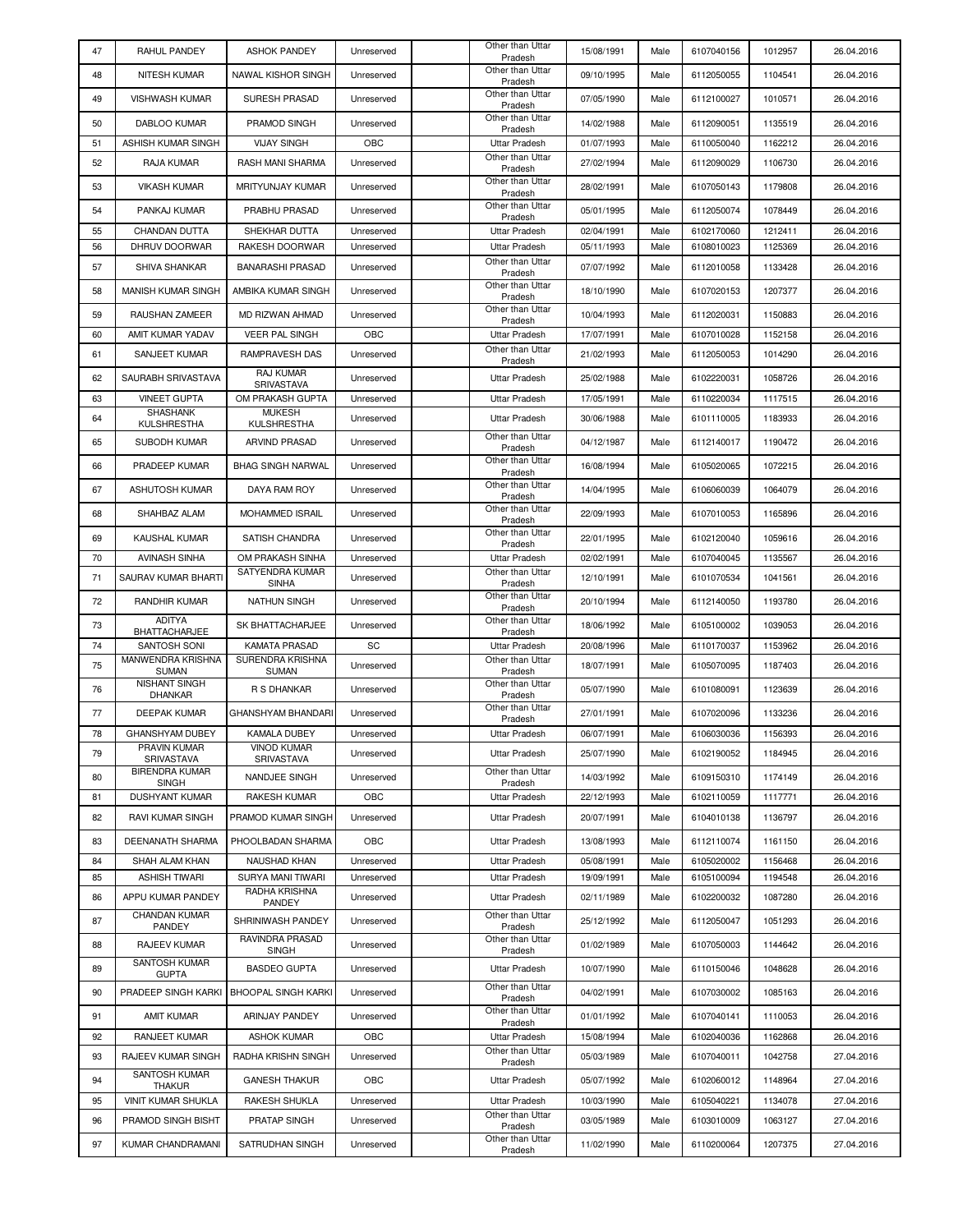| 98  | ANURAG MISHRA              | CHANDRA BHAN<br><b>MISHRA</b>          | Unreserved |                                                | <b>Uttar Pradesh</b>                     | 13/11/1990 | Male   | 6102110019 | 1120572 | 27.04.2016 |
|-----|----------------------------|----------------------------------------|------------|------------------------------------------------|------------------------------------------|------------|--------|------------|---------|------------|
| 99  | SANDEEP KUMAR              | RAJKISHORE SINGH                       | OBC        |                                                | <b>Uttar Pradesh</b>                     | 04/08/1989 | Male   | 6105070048 | 1106721 | 27.04.2016 |
| 100 | SOURBH PALSANIA            | <b>BHAGWAN SAHAI</b><br>PALSANIA       | Unreserved |                                                | Other than Uttar<br>Pradesh              | 26/08/1991 | Male   | 6107010029 | 1193046 | 27.04.2016 |
| 101 | <b>BHASKAR JHA</b>         | ABHAY NATH JHA                         | Unreserved |                                                | Other than Uttar                         | 13/07/1993 | Male   | 6104010160 | 1159249 | 27.04.2016 |
| 102 | <b>VINAY DUBEY</b>         | SURESH CHANDRA                         | Unreserved |                                                | Pradesh<br>Uttar Pradesh                 | 23/02/1993 | Male   | 6110200039 | 1117088 | 27.04.2016 |
| 103 | SURYA SHEKHAR SINGH        | <b>DUBEY</b><br>ASHUTOSH KUMAR         | Unreserved |                                                | Uttar Pradesh                            | 02/04/1992 | Male   | 6105070090 | 1149200 | 27.04.2016 |
|     | <b>VICKY KUMAR</b>         | <b>SINGH</b>                           |            |                                                | Other than Uttar                         |            |        |            |         |            |
| 104 | PRAJAPATI                  | RAMU PANDIT                            | Unreserved |                                                | Pradesh                                  | 20/01/1989 | Male   | 6103030917 | 1071443 | 27.04.2016 |
| 105 | <b>GOPAL</b>               | <b>RAM RATAN</b>                       | OBC        |                                                | <b>Uttar Pradesh</b>                     | 25/08/1991 | Male   | 6105010061 | 1210077 | 27.04.2016 |
| 106 | AMIT KUMAR MAURYA          | <b>LAKSHMAN PRASAD</b>                 | OBC        |                                                | <b>Uttar Pradesh</b><br>Other than Uttar | 02/03/1990 | Male   | 6105040070 | 1165043 | 27.04.2016 |
| 107 | SM JAWED MUSTAFA           | SM KAMAL MUSTAFA<br>AKHILESHWAR PRASAD | Unreserved |                                                | Pradesh                                  | 01/02/1990 | Male   | 6112100599 | 1182497 | 27.04.2016 |
| 108 | RAKESH KUMAR VERMA         | <b>VERMA</b><br>FARRUKH WAJAHAT        | OBC        |                                                | <b>Uttar Pradesh</b>                     | 05/10/1992 | Male   | 6105070065 | 1182137 | 27.04.2016 |
| 109 | <b>HAMZA SIDDIQUI</b>      | <b>SIDDIQUI</b>                        | Unreserved |                                                | <b>Uttar Pradesh</b>                     | 26/08/1989 | Male   | 6110180047 | 1113926 | 27.04.2016 |
| 110 | ATUL KUMAR PANDEY          | AVADHESH KUMAR<br>PANDEY               | Unreserved |                                                | <b>Uttar Pradesh</b>                     | 23/10/1990 | Male   | 6110210032 | 1033918 | 27.04.2016 |
| 111 | SHARAD SAVARNI             | RAM NIRANJAN THAKUR                    | Unreserved |                                                | Other than Uttar<br>Pradesh              | 01/10/1990 | Male   | 6107030537 | 1111050 | 27.04.2016 |
| 112 | RAJEEV RANJAN SINGH        | ARVIND KUMAR SINGH                     | Unreserved |                                                | Other than Uttar<br>Pradesh              | 10/01/1990 | Male   | 6112010031 | 1184684 | 27.04.2016 |
| 113 | RITESH KUMAR<br>SRIVASTAVA | NARAYAN PD<br>SRIVASTAVA               | Unreserved |                                                | Other than Uttar<br>Pradesh              | 25/02/1991 | Male   | 6112130067 | 1084504 | 27.04.2016 |
| 114 | SHASHI KANT VERMA          | <b>LAKSHUDHAR VERMA</b>                | OBC        |                                                | <b>Uttar Pradesh</b>                     | 01/06/1992 | Male   | 6102070045 | 1132065 | 27.04.2016 |
| 115 | AARTI SHUKLA               | <b>ISHWAR NATH SHUKLA</b>              | Unreserved |                                                | Uttar Pradesh                            | 20/10/1993 | Female | 6102160007 | 1162248 | 27.04.2016 |
| 116 | SHIVANGI SRIVASTAVA        | KOUSHALENDRA<br>PRATAP SRIVASTAVA      | Unreserved |                                                | Uttar Pradesh                            | 07/09/1994 | Female | 6106060003 | 1117323 | 27.04.2016 |
| 117 | <b>WAJIHA TAUSEEF</b>      | TAUSIFUL HASAN                         | Unreserved |                                                | <b>Uttar Pradesh</b>                     | 28/12/1992 | Female | 6110010075 | 1183568 | 27.04.2016 |
| 118 | NIHARIKA SRIVASTAVA        | RAJESH KUMAR<br>SRIVASTAVA             | Unreserved |                                                | Uttar Pradesh                            | 02/12/1991 | Female | 6108020004 | 1064632 | 27.04.2016 |
| 119 | PRAGATI SRIVASTAVA         | S P SRIVASTAVA                         | Unreserved |                                                | <b>Uttar Pradesh</b>                     | 27/01/1992 | Female | 6102190008 | 1122452 | 27.04.2016 |
| 120 | <b>ESHNA SAXENA</b>        | ESHNA SAXENA                           | Unreserved |                                                | <b>Uttar Pradesh</b>                     | 18/01/1992 | Female | 6110080086 | 1208608 | 27.04.2016 |
| 121 | KM PRIYANKA RAI            | ASHWINI KUMAR RAI                      | Unreserved |                                                | <b>Uttar Pradesh</b>                     | 01/10/1996 | Female | 6112140124 | 1033684 | 27.04.2016 |
| 122 | POOJA PALLAVI              | SANTOSH KUMAR                          | Unreserved |                                                | <b>Uttar Pradesh</b>                     | 14/03/1992 | Female | 6106080002 | 1021934 | 27.04.2016 |
| 123 | <b>PRATIBHA</b>            | <b>VIRENDRA SINGH</b><br>YADAV         | Unreserved |                                                | <b>Uttar Pradesh</b>                     | 24/09/1991 | Female | 6102070065 | 1120105 | 27.04.2016 |
| 124 | KSHITIJAA RANJAN           | MANOGYA RANJAN                         | Unreserved |                                                | <b>Uttar Pradesh</b>                     | 13/10/1991 | Female | 6104010022 | 1212027 | 27.04.2016 |
| 125 | SHAHISTA PERVEEN           | SHABBIR KHAN                           | Unreserved |                                                | <b>Uttar Pradesh</b>                     | 18/12/1991 | Female | 6106040003 | 1189664 | 27.04.2016 |
| 126 | ABHILASHA AGARWAL          | S K AGARWAL                            | Unreserved |                                                | <b>Uttar Pradesh</b>                     | 09/09/1990 | Female | 6103010025 | 1207602 | 27.04.2016 |
| 127 | NEHA SRIVASTAVA            | <b>SUNIL KUMAR</b><br>SRIVASTAVA       | Unreserved |                                                | <b>Uttar Pradesh</b>                     | 04/07/1991 | Female | 6102130007 | 1195563 | 27.04.2016 |
| 128 | PRIYA PANDEY               | RAM NARAYAN PANDEY                     | Unreserved |                                                | <b>Uttar Pradesh</b>                     | 12/09/1994 | Female | 6107040064 | 1086731 | 27.04.2016 |
| 129 | VANDANA SRIVASTAVA         | <b>PUNAH PRAKASH</b><br>SRIVASTAVA     | Unreserved |                                                | <b>Uttar Pradesh</b>                     | 01/06/1993 | Female | 6110070006 | 1066034 | 27.04.2016 |
| 130 | SURABHI KHETAN             | RAMESH KHETAN                          | Unreserved |                                                | <b>Uttar Pradesh</b>                     | 05/01/1995 | Female | 6106080003 | 1199375 | 27.04.2016 |
| 131 | PAYAL GOYAL                | DINESH CHAND GOYAL                     | Unreserved |                                                | <b>Uttar Pradesh</b>                     | 08/01/1994 | Female | 6102160001 | 1149631 | 27.04.2016 |
| 132 | PRACHEE VARSHNEY           | RAVI KUMAR                             | Unreserved |                                                | <b>Uttar Pradesh</b>                     | 27/09/1991 | Female | 6105010021 | 1037611 | 27.04.2016 |
| 133 | <b>PUJA SINGH</b>          | ASHOK KUMAR SINGH                      | Unreserved |                                                | <b>Uttar Pradesh</b>                     | 01/01/1994 | Female | 6102150005 | 1140993 | 27.04.2016 |
| 134 | ARPITA SHARMA              | <b>SANJAY SHARMA</b>                   | Unreserved |                                                | <b>Uttar Pradesh</b>                     | 06/12/1992 | Female | 6101050021 | 1055785 | 27.04.2016 |
| 135 | SWARNIMA AGARWAL           | RAJIV KUMAR GUPTA                      | Unreserved |                                                | Uttar Pradesh                            | 16/01/1993 | Female | 6110200005 | 1069942 | 27.04.2016 |
| 136 | SONAM TRIPATHI             | SURENDRA BABU<br><b>TRIPATHI</b>       | Unreserved |                                                | Uttar Pradesh                            | 01/07/1991 | Female | 6104010102 | 1123320 | 27.04.2016 |
| 137 | NIDHI RAI                  | ANANT PRASAD RAI                       | Unreserved |                                                | Uttar Pradesh                            | 05/06/1991 | Female | 6112020011 | 1083510 | 27.04.2016 |
| 138 | <b>ANKIT SHARMA</b>        | ANIL KUMAR SHARMA                      | Unreserved | Dependent<br>of Freedom<br>Fighter<br>(D.F.F.) | Uttar Pradesh                            | 19/08/1990 | Male   | 6109160022 | 1136730 | 27.04.2016 |
| 139 | NISHTHA PANDEY             | SHAMBHU SHARAN<br>PANDEY               | Unreserved |                                                | Uttar Pradesh                            | 11/11/1995 | Female | 6110150003 | 1025731 | 28.04.2016 |
| 140 | <b>RUCHI SINGH</b>         | <b>BRAJ BHAN SINGH</b>                 | Unreserved |                                                | <b>Uttar Pradesh</b>                     | 28/10/1989 | Female | 6107010065 | 1062729 | 28.04.2016 |
| 141 | <b>BHUMIKA SRIVASTAVA</b>  | SATYA PRAKASH<br>SRIVASTAVA            | Unreserved |                                                | <b>Uttar Pradesh</b>                     | 05/03/1991 | Female | 6106030003 | 1127546 | 28.04.2016 |
| 142 | <b>RITU SHUKLA</b>         | RAJ RAJESHWAR<br><b>SHUKLA</b>         | Unreserved |                                                | <b>Uttar Pradesh</b>                     | 13/02/1992 | Female | 6105040114 | 1211567 | 28.04.2016 |
| 143 | AKANKSHA MISHRA            | <b>LAXMI NARAYAN</b><br><b>MISHRA</b>  | Unreserved |                                                | <b>Uttar Pradesh</b>                     | 11/08/1991 | Female | 6104010009 | 1212766 | 28.04.2016 |
| 144 | AAYUSHI VIJH               | SUDHIR KUMAR VIJH                      | Unreserved |                                                | <b>Uttar Pradesh</b>                     | 26/08/1991 | Female | 6110170069 | 1182761 | 28.04.2016 |
| 145 | ADITI RASTOGI              | RAKESH KUMAR                           | Unreserved |                                                | <b>Uttar Pradesh</b>                     | 24/01/1994 | Female | 6110060075 | 1054245 | 28.04.2016 |
| 146 | DEEPANSHU                  | SHIV JEET SINGH                        | Unreserved | Dependent<br>of Freedom<br>Fighter<br>(D.F.F.) | <b>Uttar Pradesh</b>                     | 01/11/1988 | Male   | 6110060056 | 1201710 | 28.04.2016 |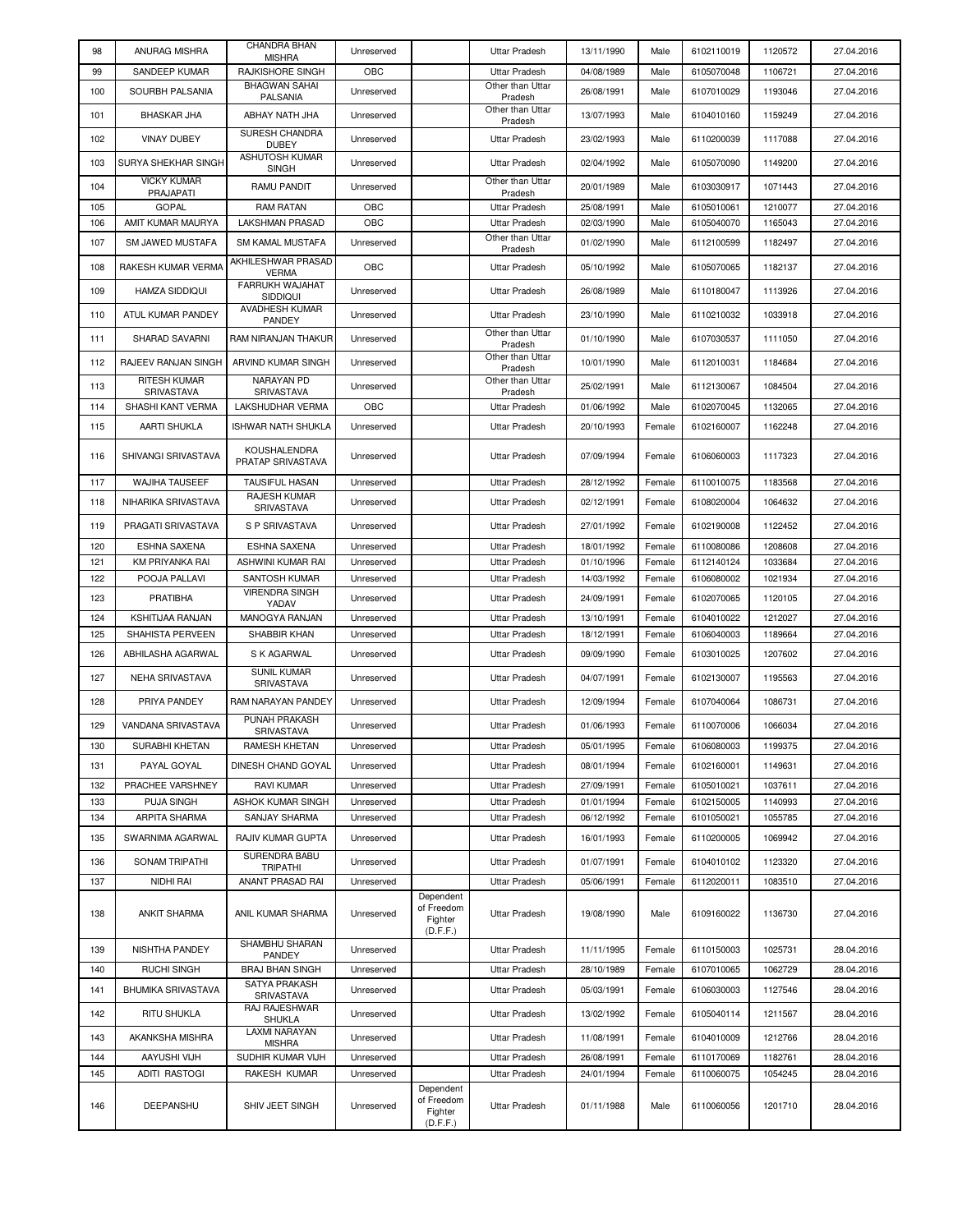| 147        | <b>ANAND SHARMA</b>                      | PRAMOD KUMAR<br><b>SHARMA</b>          | Unreserved | Dependent<br>of Freedom<br>Fighter<br>(D.F.F.) | <b>Uttar Pradesh</b>                  | 12/03/1994               | Male           | 6110110341               | 1204474            | 28.04.2016               |
|------------|------------------------------------------|----------------------------------------|------------|------------------------------------------------|---------------------------------------|--------------------------|----------------|--------------------------|--------------------|--------------------------|
| 148        | VINOD KUMAR DUBEY                        | PREM NATH DUBEY                        | Unreserved | Ex-<br>Servicemen<br>(E.S.M.)                  | Uttar Pradesh                         | 12/03/1978               | Male           | 6101100049               | 1133295            | 28.04.2016               |
| 149        | <b>BIRENDRA PAL SINGH</b>                | AJAY PAL SINGH                         | Unreserved | Ex-<br>Servicemen<br>(E.S.M.)                  | <b>Uttar Pradesh</b>                  | 10/03/1980               | Male           | 6102040198               | 1067767            | 28.04.2016               |
| 150        | SRI KANT TIWARI                          | <b>GANESH SHANKER</b><br><b>TIWARI</b> | Unreserved | Ex-<br>Servicemen<br>(E.S.M.)                  | <b>Uttar Pradesh</b>                  | 25/06/1976               | Male           | 6109080102               | 1189248            | 28.04.2016               |
| 151        | SAURABH BABU                             | <b>SURESH BABU</b>                     | OBC        |                                                | <b>Uttar Pradesh</b>                  | 06/03/1987               | Male           | 6101080019               | 1159175            | 28.04.2016               |
| 152        | <b>MONIKA YADAV</b>                      | RAM KUMAR YADAV                        | OBC        |                                                | Uttar Pradesh                         | 11/03/1991               | Female         | 6110220001               | 1183825            | 28.04.2016               |
| 153        | PRABHAT KUMAR<br>AKHILESH PRAKASH        | RAM PIYARE YADAV                       | OBC        |                                                | <b>Uttar Pradesh</b>                  | 05/12/1991               | Male           | 6107030028               | 1083386            | 28.04.2016               |
| 154        | <b>GUPTA</b>                             | <b>RAM SHABD GUPTA</b>                 | OBC        |                                                | <b>Uttar Pradesh</b>                  | 18/09/1990               | Male           | 6110080021               | 1065084            | 28.04.2016               |
| 155        | RAMESH KUMAR YADAV                       | <b>RAM UJAGIR</b>                      | OBC        |                                                | <b>Uttar Pradesh</b>                  | 20/07/1988               | Male           | 6110050032               | 1151437            | 28.04.2016               |
| 156        | <b>SAURABH SINGH</b>                     | OM PRAKASH SINGH                       | OBC        |                                                | Uttar Pradesh                         | 15/01/1988               | Male           | 6102180042               | 1190209            | 28.04.2016               |
| 157        | NIKHIL KUMAR UTTAM                       | MAHESH UTTAM                           | OBC        |                                                | <b>Uttar Pradesh</b>                  | 05/01/1993               | Male           | 6102210057               | 1116555            | 28.04.2016               |
| 158        | PANKAJ SINGH                             | RANDHIR SINGH                          | OBC        |                                                | <b>Uttar Pradesh</b>                  | 30/01/1994               | Male           | 6107040051               | 1027607            | 28.04.2016               |
| 159        | <b>ASHIQ ALI</b>                         | <b>NASIB ALI</b>                       | OBC        |                                                | <b>Uttar Pradesh</b>                  | 01/01/1995               | Male           | 6106040207               | 1071057            | 28.04.2016               |
| 160        | ROHIT MAURYA                             | BHUIDHAR MAURYA                        | OBC        |                                                | Uttar Pradesh                         | 12/08/1993               | Male           | 6102150038               | 1181706            | 28.04.2016               |
| 161        | <b>GULSHAN KUMAR</b>                     | <b>KUDAN PAL</b>                       | OBC<br>OBC |                                                | <b>Uttar Pradesh</b>                  | 20/07/1995               | Male           | 6102100083               | 1157798            | 28.04.2016               |
| 162        | DEEPAK YADAV<br>SATYENDRA YADAV          | CHHOTE LAL YADAV                       |            |                                                | <b>Uttar Pradesh</b>                  | 04/12/1991               | Male           | 6109090231               | 1003364            | 28.04.2016               |
| 163        |                                          | DAHAREE YADAV                          | OBC        |                                                | <b>Uttar Pradesh</b>                  | 06/07/1988               | Male           | 6107050112               | 1186484            | 28.04.2016               |
| 164        | <b>VISHESH KUMAR RANA</b>                | POORAN SINGH RANA                      | OBC        |                                                | <b>Uttar Pradesh</b>                  | 20/10/1989               | Male           | 6105070042               | 1000080            | 28.04.2016               |
| 165        | NITISH KUMAR GUPTA                       | PADMA DEO PRASAD                       | OBC        |                                                | <b>Uttar Pradesh</b>                  | 09/08/1989               | Male           | 6105050006               | 1162869            | 28.04.2016               |
| 166        | PRADEEP KUMAR                            | SHIV SAGAR YADAV                       | OBC        |                                                | <b>Uttar Pradesh</b>                  | 20/07/1996               | Male           | 6102030093               | 1069855            | 28.04.2016               |
| 167        | ANKIT KUMAR VERMA                        | LALLAN PRASAD VERMA                    | OBC        |                                                | Uttar Pradesh                         | 05/01/1992               | Male           | 6102110056               | 1136922            | 28.04.2016               |
| 168        | <b>DEVENDRA SINGH</b>                    | RAJ KUMAR SINGH                        | OBC        |                                                | <b>Uttar Pradesh</b>                  | 18/11/1992               | Male           | 6104010234               | 1196629            | 28.04.2016               |
| 169        | RAJEEV KUMAR<br>CHAUHAN                  | RAM PATI CHAUHAN                       | OBC        |                                                | Uttar Pradesh                         | 16/03/1993               | Male           | 6102120184               | 1165695            | 28.04.2016               |
| 170        | SUNIL DUTT MAURYA                        | SHUKLA CHARYA<br>MAURYA                | OBC        |                                                | Uttar Pradesh                         | 08/10/1991               | Male           | 6102230035               | 1196893            | 28.04.2016               |
| 171        | RAM JI YADAV                             | LAL BIHARI YADAV                       | OBC        |                                                | <b>Uttar Pradesh</b>                  | 31/08/1989               | Male           | 6110090026               | 1043300            | 28.04.2016               |
| 172        | ROHIT KUMAR GUPTA                        | JANGBAHADUR GUPTA                      | OBC        |                                                | <b>Uttar Pradesh</b>                  | 02/11/1997               | Male           | 6102100050               | 1028645            | 28.04.2016               |
| 173        | JITENDRA KUMAR<br><b>KASHYAP</b>         | <b>GORAKH NATH</b><br><b>KASHYAP</b>   | OBC        |                                                | <b>Uttar Pradesh</b>                  | 01/07/1993               | Male           | 6110170036               | 1151363            | 28.04.2016               |
| 174        | <b>RAVI VERMA</b>                        | <b>DINESH CHANDRA</b><br><b>VERMA</b>  | OBC        |                                                | <b>Uttar Pradesh</b>                  | 22/10/1990               | Male           | 6110180041               | 1172734            | 28.04.2016               |
| 175        | AMAR SINGH PATEL                         | RAMASRYA PATEL                         | OBC        |                                                | <b>Uttar Pradesh</b>                  | 05/05/1993               | Male           | 6102190028               | 1147309            | 28.04.2016               |
| 176        | SANJAY KUMAR                             | PREM CHANDRA                           | OBC        |                                                | <b>Uttar Pradesh</b>                  | 01/02/1989               | Male           | 6107040044               | 1078599            | 28.04.2016               |
| 177        | PRADEEP KUMAR                            | MAHARAJ SINGH                          | OBC        |                                                | Uttar Pradesh                         | 25/11/1988               | Male           | 6101110004               | 1210255            | 28.04.2016               |
| 178        | <b>GOVIND KUMAR</b><br>KUSHWAHA          | CHHATHTHU BHAGAT                       | OBC        |                                                | <b>Uttar Pradesh</b>                  | 22/05/1994               | Male           | 6110150221               | 1182328            | 28.04.2016               |
| 179        | <b>VIKAS YADAV</b>                       | DEVENDRA YADAV                         | OBC        |                                                | <b>Uttar Pradesh</b>                  | 02/11/1997               | Male           | 6102100045               | 1147028            | 28.04.2016               |
| 180        | RAJESH CHAUHAN                           | <b>JHURI CHAUHAN</b>                   | OBC        |                                                | Uttar Pradesh                         | 02/01/1990               | Male           | 6110160039               | 1038143            | 28.04.2016               |
| 181        | CHANDRASHEKHAR<br>AZAD                   | <b>SHAMBHOO</b><br>MADDHESHIYA         | OBC        |                                                | <b>Uttar Pradesh</b>                  | 02/11/1994               | Male           | 6102140033               | 1087633            | 28.04.2016               |
| 182        | NIRANJAN SINGH                           | RAJENDRA SINGH                         | OBC        |                                                | <b>Uttar Pradesh</b>                  | 20/08/1995               | Male           | 6102110030               | 1025712            | 28.04.2016               |
| 183        | DHEERAJ KUMAR PATEL                      | MANNA LAL PATEL                        | OBC        |                                                | Uttar Pradesh                         | 10/09/1995               | Male           | 6110020054               | 1153966            | 28.04.2016               |
| 184        | SHAHZAD ALAM                             | ABDUL WASE<br>KANHAIYA SINGH           | OBC        |                                                | <b>Uttar Pradesh</b>                  | 12/02/1993               | Male           | 6107020133               | 1132318            | 28.04.2016               |
| 185<br>186 | ATUL SINGH KUSHWAHA<br>KM DEEPA KUSHWAHA | KUSHWAHA<br><b>BHAGWAN DAS</b>         | OBC<br>OBC |                                                | <b>Uttar Pradesh</b><br>Uttar Pradesh | 10/05/1994<br>10/05/1994 | Male<br>Female | 6102170057<br>6108040118 | 1081499<br>1062213 | 29.04.2016<br>29.04.2016 |
| 187        | AMBUJ SINGH YADAV                        | CHANDRA BHUSHAN                        | OBC        |                                                | <b>Uttar Pradesh</b>                  | 01/07/1994               | Male           | 6107050148               | 1181072            | 29.04.2016               |
| 188        | SAURABH PRAJAPATI                        | YADAV<br>CHANDRIKA PRASAD              | OBC        |                                                | <b>Uttar Pradesh</b>                  | 28/10/1990               | Male           | 6105070365               | 1201608            | 29.04.2016               |
| 189        | <b>MAHESH KUMAR</b>                      | CHINTA MANI SINGH                      | OBC        |                                                | <b>Uttar Pradesh</b>                  | 10/07/1992               | Male           | 6102120014               | 1176728            | 29.04.2016               |
| 190        | <b>AKHILESH YADAV</b>                    | RAMESH YADAV                           | OBC        |                                                | Uttar Pradesh                         | 15/08/1989               | Male           | 6102160021               | 1133839            | 29.04.2016               |
| 191        | ABHISHESH MAURYA                         | RAMESH KUMAR                           | OBC        |                                                | Uttar Pradesh                         | 19/10/1994               | Male           | 6102220098               | 1146715            | 29.04.2016               |
| 192        | ANOOP GUPTA                              | MAURYA<br>SHYAM LAL GUPTA              | OBC        |                                                | <b>Uttar Pradesh</b>                  | 17/09/1991               | Male           | 6105040004               | 1114919            | 29.04.2016               |
| 193        | AKHILESH KUMAR PAL                       | RAMJANM PAL                            | OBC        |                                                | Uttar Pradesh                         | 07/07/1991               | Male           | 6102060029               | 1097483            | 29.04.2016               |
| 194        | AJIT YADAV                               | OM PRAKASH YADAV                       | OBC        |                                                | Uttar Pradesh                         | 02/12/1993               | Male           | 6102010040               | 1086685            | 29.04.2016               |
| 195        | GULAB CHAND MAURYA                       | SITA RAM MAURYA                        | OBC        |                                                | Uttar Pradesh                         | 10/12/1990               | Male           | 6102170025               | 1187521            | 29.04.2016               |
| 196        | PUSHPENDRA YADAV                         | RAM KUMAR YADAV                        | OBC        |                                                | <b>Uttar Pradesh</b>                  | 01/07/1988               | Male           | 6108010020               | 1192842            | 29.04.2016               |
| 197        | ARVIND CHAUHAN                           | SITARAM CHAUHAN                        | OBC        |                                                | <b>Uttar Pradesh</b>                  | 07/07/1988               | Male           | 6112110036               | 1178012            | 29.04.2016               |
| 198        | PRINCE                                   | RAMA SHANKAR GUPTA                     | OBC        |                                                | Uttar Pradesh                         | 15/01/1991               | Male           | 6106010047               | 1152931            | 29.04.2016               |
| 199        | SHAILESH KUMAR                           | OM PRAKASH                             | OBC        |                                                | <b>Uttar Pradesh</b>                  | 24/04/1993               | Male           | 6102170053               | 1154089            | 29.04.2016               |
| 200        | SHYAMLESH                                | PRAJAPATI<br>NATHUNI BHAGAT            | OBC        |                                                | Uttar Pradesh                         | 01/02/1992               | Male           | 6102140031               | 1086536            | 29.04.2016               |
|            | <b>KUSHAWAHA</b>                         |                                        |            |                                                |                                       |                          |                |                          |                    |                          |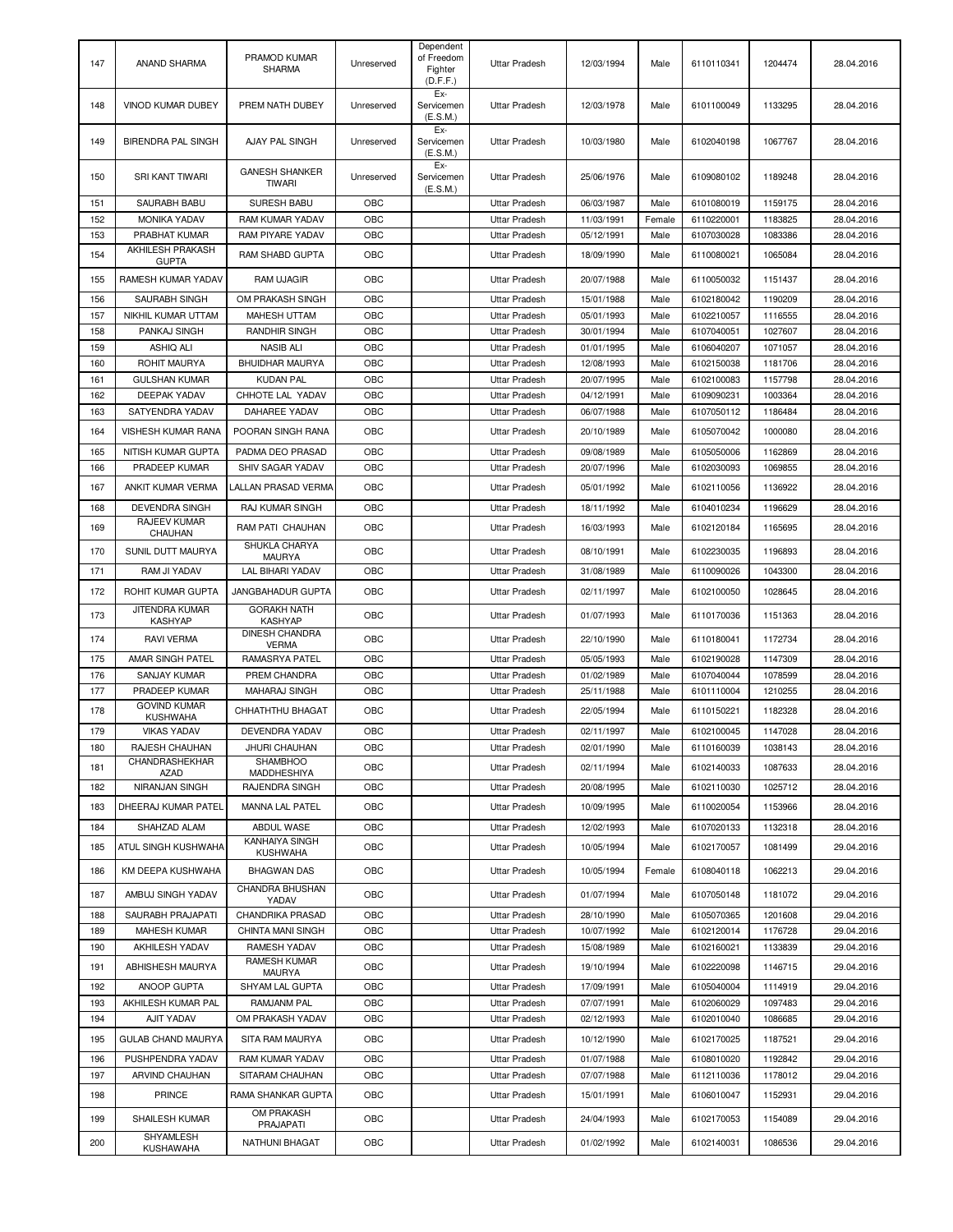| 201        | GOPICHANDRA GUPTA                         | <b>GULAB CHANDRA</b><br><b>GUPTA</b>     | OBC      |                               | Uttar Pradesh                                | 06/04/1994               | Male         | 6102130017               | 1081494            | 29.04.2016               |
|------------|-------------------------------------------|------------------------------------------|----------|-------------------------------|----------------------------------------------|--------------------------|--------------|--------------------------|--------------------|--------------------------|
| 202        | MITALI GUPTA                              | ARVIND KUMAR GUPTA                       | OBC      |                               | <b>Uttar Pradesh</b>                         | 23/11/1991               | Female       | 6106080004               | 1041882            | 29.04.2016               |
| 203        | KIRTI PRAJAPATI                           | <b>UDHO SHYAM</b><br>PRAJAPATI           | OBC      |                               | <b>Uttar Pradesh</b>                         | 11/11/1991               | Female       | 6104010015               | 1078989            | 29.04.2016               |
| 204        | SHIVANI VAISHNAV                          | <b>NARESH SINGH</b>                      | OBC      |                               | <b>Uttar Pradesh</b>                         | 20/07/1992               | Female       | 6110010010               | 1137663            | 29.04.2016               |
| 205        | <b>POOJA</b>                              | <b>ASHOK KUMAR</b>                       | OBC      |                               | Uttar Pradesh                                | 27/06/1996               | Female       | 6101020029               | 1126022            | 29.04.2016               |
| 206        | PRACHI SHARMA                             | <b>JAISHANKAR SHARMA</b>                 | OBC      |                               | Uttar Pradesh                                | 01/09/1991               | Female       | 6102010009               | 1034017            | 29.04.2016               |
| 207        | SNEHA VERMA                               | SHAILENDRA KUMAR<br><b>VERMA</b>         | OBC      |                               | Uttar Pradesh                                | 18/04/1991               | Female       | 6109140035               | 1060755            | 29.04.2016               |
| 208        | <b>SARITA</b>                             | RADHEY SHYAM<br><b>KUSHWAHA</b>          | OBC      |                               | Uttar Pradesh                                | 06/03/1992               | Female       | 6112110001               | 1075960            | 29.04.2016               |
| 209        | <b>KIRAN RATHOR</b>                       | <b>TEJ SINGH</b>                         | OBC      |                               | <b>Uttar Pradesh</b>                         | 02/03/1990               | Female       | 6104010099               | 1014104            | 29.04.2016               |
| 210        | <b>SARITA</b>                             | RAM BUJHARAT                             | OBC      |                               | Uttar Pradesh                                | 10/01/1993               | Female       | 6102040005               | 1155236            | 29.04.2016               |
| 211        | SHWETA YADAV                              | CHAUDHARY<br>RAM AWADH YADAV             | OBC      |                               | Uttar Pradesh                                | 02/07/1990               | Female       | 6104010094               | 1079390            | 29.04.2016               |
| 212        | SANDHYA PAL                               | <b>BRIJLAL PAL</b>                       | OBC      |                               | <b>Uttar Pradesh</b>                         | 09/11/1993               | Female       | 6110010005               | 1198129            | 29.04.2016               |
| 213        | NISHA YADAV                               | JAI PRAKASH YADAV                        | OBC      |                               | <b>Uttar Pradesh</b>                         | 17/05/1989               | Female       | 6104010038               | 1043786            | 29.04.2016               |
| 214        | KM SANGEETA RAJPOOT                       | SAHAB SINGH                              | OBC      |                               | Uttar Pradesh                                | 27/07/1993               | Female       | 6108010011               | 1067432            | 29.04.2016               |
| 215        | ANJALI YADAV                              | DEENA NATH YADAV                         | OBC      |                               | <b>Uttar Pradesh</b>                         | 06/01/1994               | Female       | 6102120006               | 1197095            | 29.04.2016               |
| 216        | <b>SHASHI KUMARI</b>                      | S SINGH YADAV                            | OBC      |                               | <b>Uttar Pradesh</b>                         | 16/10/1989               | Female       | 6104010082               | 1038863            | 29.04.2016               |
| 217        | <b>NISHA GUPTA</b>                        | DEEN DAYAL GUPTA                         | OBC      |                               | <b>Uttar Pradesh</b>                         | 10/11/1994               | Female       | 6110060003               | 1039104            | 29.04.2016               |
| 218        | <b>MANISHA PAL</b>                        | RAMSHARAN PAL                            | OBC      |                               | <b>Uttar Pradesh</b>                         | 25/04/1987               | Female       | 6112090014               | 1134561            | 29.04.2016               |
| 219        | NITIKA PATEL                              | RAVINSON KANAUJIYA                       | OBC      |                               | Uttar Pradesh                                | 01/01/1993               | Female       | 6111030245               | 1010698            | 29.04.2016               |
| 220        | PRIYANKA CHAURASIA                        | MOHAN LAL CHAURASIA                      | OBC      |                               | Uttar Pradesh                                | 13/01/1997               | Female       | 6102130002               | 1131476            | 29.04.2016               |
| 221        | MANJU DEVI                                | <b>BABOOLAL</b>                          | OBC      |                               | <b>Uttar Pradesh</b>                         | 08/03/1994               | Female       | 6109170036               | 1159985            | 29.04.2016               |
| 222        | <b>SWATI YADAV</b>                        | SHIV PRASAD YADAV                        | OBC      |                               | <b>Uttar Pradesh</b>                         | 11/03/1993               | Female       | 6102100008               | 1088161            | 29.04.2016               |
| 223        | PUSHPA KUMARI                             | SHYAMU SAH                               | OBC      |                               | <b>Uttar Pradesh</b>                         | 29/07/1995               | Female       | 6107010230               | 1027753            | 29.04.2016               |
| 224        | DHARM DEV YADAV                           | SATYA NAND YADAV                         | OBC      | Ex-<br>Servicemen<br>(E.S.M.) | <b>Uttar Pradesh</b>                         | 31/05/1978               | Male         | 6107020248               | 1206621            | 29.04.2016               |
| 225        | <b>VIMAL KUMAR</b>                        | <b>BALAKRAM</b>                          | OBC      | Ex-<br>Servicemen<br>(E.S.M.) | Uttar Pradesh                                | 10/02/1977               | Male         | 6109100050               | 1161825            | 29.04.2016               |
| 226        | RAJIV KUMAR                               | RAM KUMAR GUPTA                          | OBC      | Ex-<br>Servicemen<br>(E.S.M.) | <b>Uttar Pradesh</b>                         | 16/03/1979               | Male         | 6101010068               | 1213117            | 29.04.2016               |
| 227        | <b>ASHUTOSH</b>                           | <b>GORAKH NATH PRASAD</b>                | OBC      | Ex-<br>Servicemen<br>(E.S.M.) | <b>Uttar Pradesh</b>                         | 08/06/1979               | Male         | 6103040049               | 1084120            | 29.04.2016               |
| 228        | <b>SANJAY KUMAR</b><br><b>KUSHWAHA</b>    | <b>GANESH PRASAD</b><br><b>KUSHWAHA</b>  | OBC      | Ex-<br>Servicemen<br>(E.S.M.) | Uttar Pradesh                                | 29/01/1983               | Male         | 6110120362               | 1001618            | 29.04.2016               |
| 229        | <b>ANUJ KUMAR</b>                         | <b>RADHEY SHYAM</b>                      | SC       |                               | <b>Uttar Pradesh</b>                         | 07/10/1995               | Male         | 6102230039               | 1150153            | 29.04.2016               |
| 230        | <b>GOPAL KUMAR</b>                        | RAMPAL SINGH                             | SC       |                               | Uttar Pradesh                                | 15/03/1993               | Male         | 6111010015               | 1031556            | 29.04.2016               |
| 231        | JAGDISH VERMA                             | <b>NARAN DAS</b>                         | SC       |                               | Uttar Pradesh                                | 10/02/1994               | Male         | 6102150022               | 1161904            | 02.05.2016               |
| 232        | <b>SRIKANT MADHUKAR</b><br>ADITYA PRAKASH | <b>RAM NARESH</b>                        | SC       |                               | Uttar Pradesh                                | 02/05/1990               | Male         | 6110050036               | 1051134            | 02.05.2016               |
| 233        | <b>DIWAKAR</b>                            | MAHANAND SINGH                           | SC       |                               | Uttar Pradesh                                | 09/06/1992               | Male         | 6105040061               | 1184450            | 02.05.2016               |
| 234        | <b>VINAY KUMAR</b>                        | RAJNARAYAN DUSSADH                       | SC       |                               | <b>Uttar Pradesh</b>                         | 10/07/1993               | Male         | 6106010033               | 1164337            | 02.05.2016               |
| 235        | NAVNEET KUMAR                             | <b>BALRAM SINGH</b>                      | SC       |                               | <b>Uttar Pradesh</b>                         | 20/07/1991               | Male         | 6105100082               | 1134052            | 02.05.2016               |
| 236        | RAJEEV KUMAR<br>PARIHAR                   | RAMBABO PARIHAR                          | SC       |                               | <b>Uttar Pradesh</b>                         | 04/02/1986               | Male         | 6101090009               | 1211828            | 02.05.2016               |
| 237        | <b>BRIJESH KUMAR</b>                      | <b>ATAR SINGH</b>                        | SC       |                               | <b>Uttar Pradesh</b>                         | 15/06/1989               | Male         | 6107020120               | 1025770            | 02.05.2016               |
| 238        | SHAILENDRA KUMAR                          | RAM POOJAN                               | SC       |                               | <b>Uttar Pradesh</b>                         | 10/08/1989               | Male         | 6102060011               | 1128945            | 02.05.2016               |
| 239        | <b>LALIT KUMAR</b>                        | <b>OMPRAKASH SINGH</b>                   | SC       |                               | <b>Uttar Pradesh</b>                         | 12/05/1991               | Male         | 6107050162               | 1118135            | 02.05.2016               |
| 240        | YADVENDRA SINGH                           | <b>ANAR SINGH</b>                        | SC       |                               | <b>Uttar Pradesh</b>                         | 06/07/1991               | Male         | 6101030017               | 1016403            | 02.05.2016               |
| 241        | <b>HARJEET KUMAR</b>                      | <b>INDRA PAL</b>                         | SC       |                               | Uttar Pradesh                                | 18/03/1994               | Male         | 6102120045               | 1062655            | 02.05.2016               |
| 242<br>243 | SANDEEP KUMAR                             | LALCHAND<br><b>DILIP KUMAR RAWAT</b>     | SC       |                               | <b>Uttar Pradesh</b>                         | 14/06/1991               | Male         | 6110200023<br>6109100009 | 1209524            | 02.05.2016               |
|            | KRISHNA KUMAR RAWAT                       |                                          | SC       |                               | Uttar Pradesh                                | 16/10/1988               | Male         |                          | 1112963            | 02.05.2016               |
| 244        | RAKESH KUMAR                              | PREMCHAND RAM                            | SC       |                               | Uttar Pradesh                                | 09/10/1987               | Male         | 6102160028               | 1111644            | 02.05.2016               |
| 245<br>246 | ABHISHEK KUMAR<br><b>AJIT KUMAR</b>       | <b>ANIL KUMAR</b><br><b>RAJESH KUMAR</b> | SC<br>SC |                               | <b>Uttar Pradesh</b><br><b>Uttar Pradesh</b> | 05/04/1992<br>18/02/1995 | Male<br>Male | 6110210013<br>6102120086 | 1077044<br>1121455 | 02.05.2016<br>02.05.2016 |
| 247        | <b>VIPIN PRATAP</b>                       | SUDARSHAN RAM                            | SC       |                               | Uttar Pradesh                                | 07/03/1991               | Male         | 6109150059               | 1041914            | 02.05.2016               |
| 248        | <b>GAJENDER SINGH</b>                     | <b>KARAM SINGH</b>                       | SC       |                               | <b>Uttar Pradesh</b>                         | 07/12/1994               | Male         | 6105050055               | 1205183            | 02.05.2016               |
|            | PUSHPENDRA KUMAR                          |                                          |          |                               |                                              |                          |              |                          |                    |                          |
| 249        | <b>SINGH</b>                              | SURENDRA PAL SINGH                       | SC       |                               | Uttar Pradesh                                | 10/07/1986               | Male         | 6103070011               | 1003821            | 02.05.2016               |
| 250        | RAHUL DRAVID<br>DAVENDRA KUMAR            | LALJI AJAD                               | SC       |                               | Uttar Pradesh                                | 12/07/1992               | Male         | 6110120058               | 1064373            | 02.05.2016               |
| 251        | <b>KAUSHAL</b>                            | <b>KUNWAR PAL</b>                        | SC       |                               | <b>Uttar Pradesh</b>                         | 04/06/1988               | Male         | 6111030050               | 1183927            | 02.05.2016               |
| 252        | TEJ PRATAP SINGH                          | ANANT RAM ANURAGI                        | SC       |                               | <b>Uttar Pradesh</b>                         | 04/01/1992               | Male         | 6105030077               | 1012287            | 02.05.2016               |
| 253        | CHANDRIKA                                 | HARIHAR                                  | SC       |                               | Uttar Pradesh                                | 25/09/1989               | Male         | 6110020040               | 1109374            | 02.05.2016               |
| 254        | DIVYANSH PRABHAKAR                        | K C PRABHAKAR                            | SC       |                               | <b>Uttar Pradesh</b>                         | 14/07/1991               | Male         | 6101110015               | 1016937            | 02.05.2016               |
| 255        | AMIT SUMAN                                | RAMESH PRASAD<br><b>SUMAN</b>            | SC       |                               | Uttar Pradesh                                | 14/11/1990               | Male         | 6108020030               | 1092265            | 02.05.2016               |